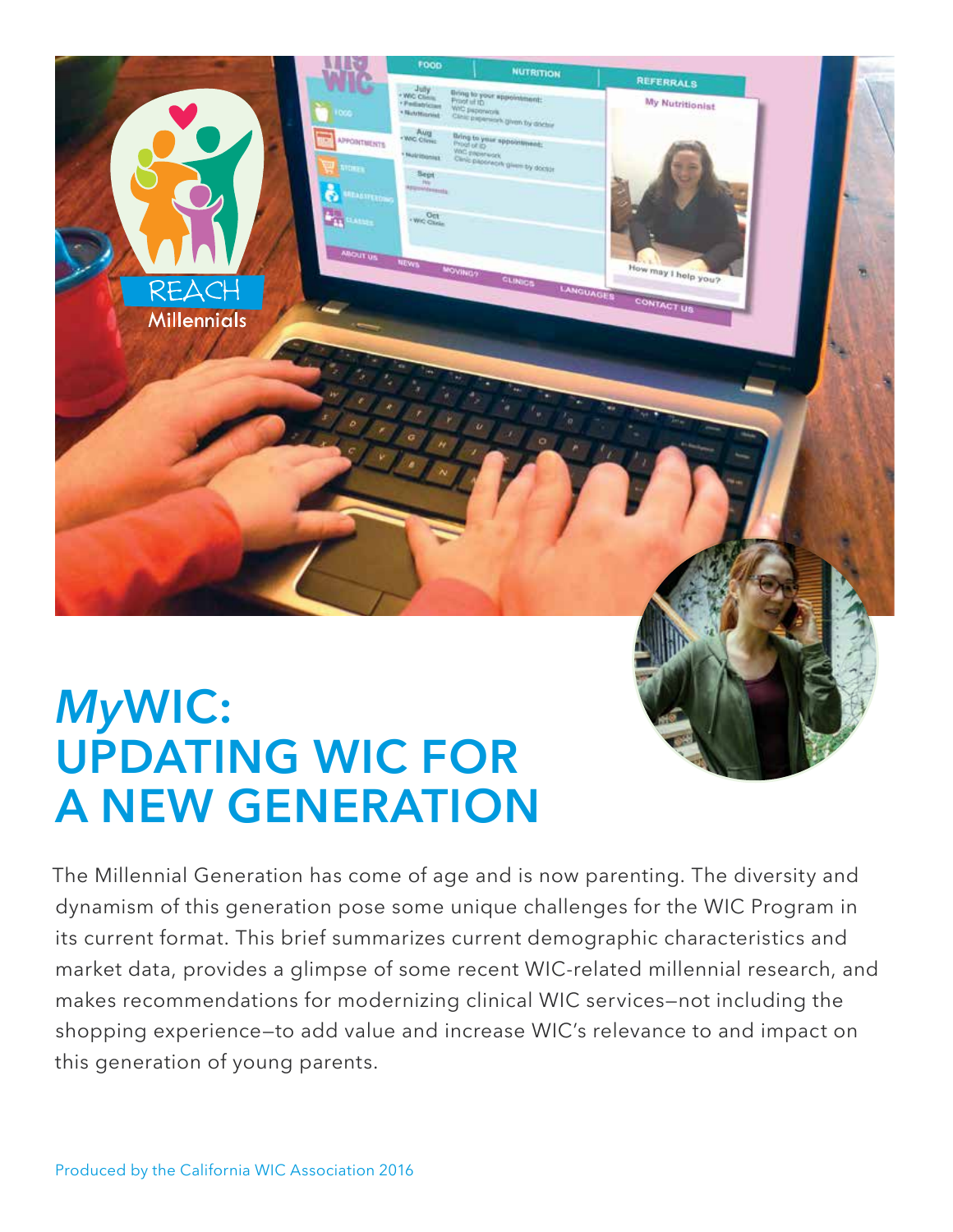### **MARKET RESEARCH REVEALS UNIQUE ATTITUDES AND BELIEFS**

#### MILLENNIALS (BORN BETWEEN 1980 AND 2000)



Millennials, typically defined as the cohort born roughly between 1980 and 2000, comprise about 25% of the current US population. Already, one in four are parents. Two outstanding and oft-noted characteristics of this generation are their digital connectedness and their ethnic diversity. About 43% of millennials are nonwhite —the highest proportion of any generation —and their constant engagement with mobile social media is instantly observable on any sidewalk or school campus in the nation.<sup>1</sup>

Market research describes a generation that is "selfinvolved, opinionated, and impatient." Millennials want to derive personal and emotional benefits from products and services, and they rely heavily on peer influence when deciding to participate or consume. They also seek a feeling of ownership and direct participation. Thanks to the splintering of "mass" media into thousands of smaller channels, reaching this generation involves a more personalized, microtargeted approach, best described as "viral."

#### **WIC MILLENNIALS: WIRED**

In 2011, USDA Special Project research looked at how WIC households in the Western Region States (including California) used social media and the Internet. Nearly all participants owned cell phones with texting capabilities. The three most utilized technologies were email, Facebook, and text messaging. Not surprisingly, younger participants were more likely to use their phones to connect, while older ones still used computers. More educated WIC moms were more likely to use the Internet to schedule or change WIC appointments or to log on to online nutrition education or videos.

The same research showed very clearly that WIC participants are eager to interact with WIC



online rather than having to use the telephone or schedule in-person appointments at clinic sites. Focus groups also revealed that these participants want to receive more nutrition education via online classes, take-home lessons and video chat; that they perceive WIC counseling via video chat as useful as inperson encounters; and that they are open to connecting with each other via social media. Again, more educated respondents preferred Internet encounters compared to those with less than a high-school diploma. WIC participants reported that they are already using parenting and health sites such as Parents.com and BabyCenter.com.5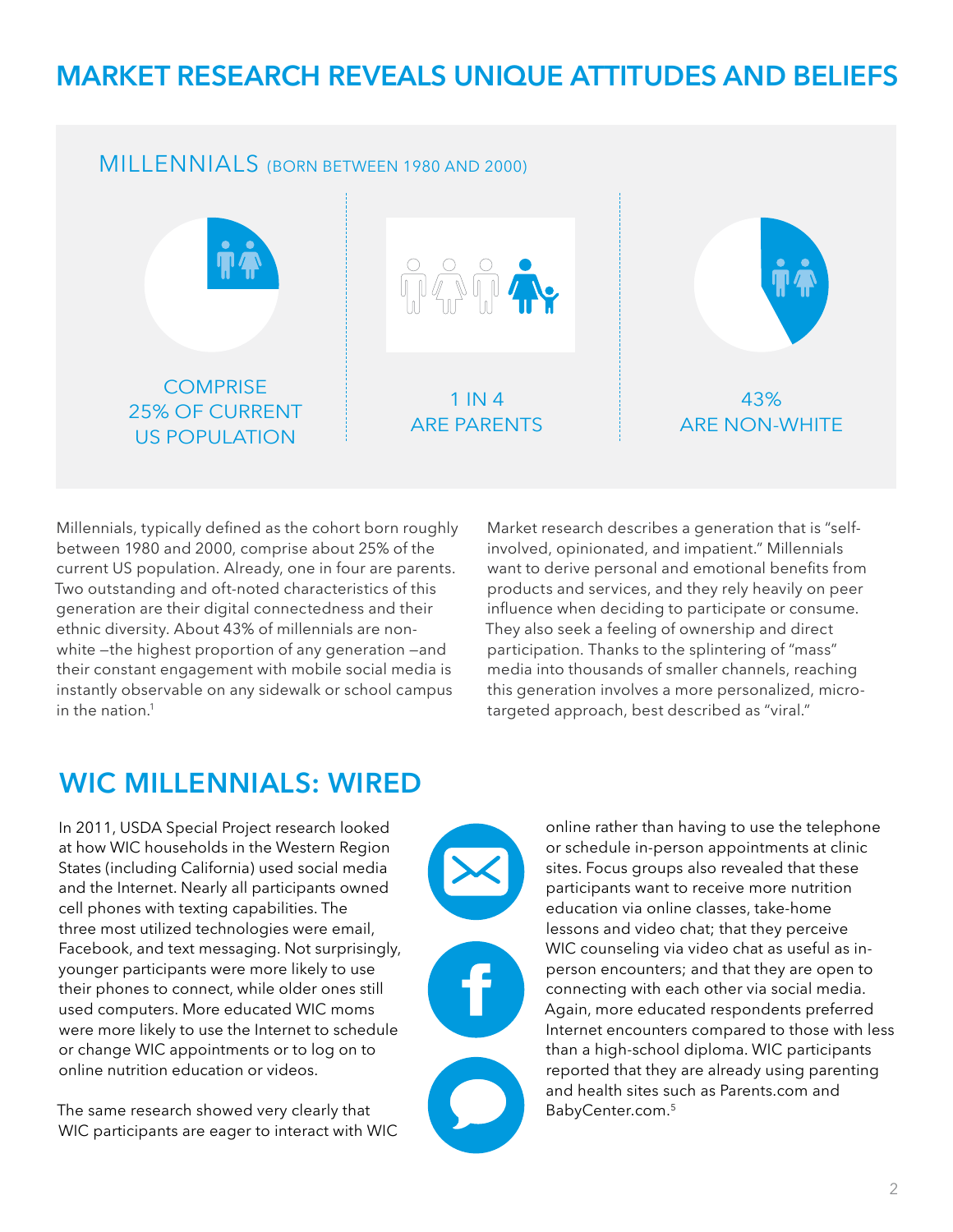## **WIC OUTREACH: CUTTING THROUGH THE CLUTTER**

**More than 90% of millennials are regular Internet users,**  using a combination of smartphones, tablets, and laptops to access the Web for everything from shopping to entertainment, news, and social media, and more recently, personal business such as banking. Because millennials are so tied to their connected devices, some

have begun to refer to this demographic as Generation FOMO (Fear Of Missing Out). Contrary to some common assumptions, research shows that current WIC participants—across all income levels and ethnicities—are just as "wired" as the rest of their generation.<sup>3</sup>

Outreach or marketing WIC benefits and services to new millennial parents is now much more challenging

than simply placing TV/radio spots or buying billboard/ bus placard space. It means penetrating a potential WIC participant's unique social and cultural bubble via multiple media platforms such as Twitter, Facebook, and Instagram, creating a relationship that will cut through the clutter and engage a new mom or dad in a program that feels individualized.





### **PERSONALIZED APPROACH TO LEARNING**

**Given millennials' digital connectedness and desire for intensely personalized information, supporting them around healthy nutrition and breastfeeding decisions will necessitate new approaches in WIC clinical settings.** Market research stresses this generation's emphasis on peer (friend) support, their belief that parenting is an equal partnership, and their desire for an authentic and useful learning experience. They are early adopters of new technology, but they also like to feel directly involved in their own learning or care, not passive recipients.

Keeping WIC relevant and appealing to this group could mean moving service delivery beyond the traditional fixed WIC clinic—the medical outpatient model—to a more individually tailored "*My*WIC" experience in the virtual space. An online application and eligibility determination process, such as is now used for the SNAP program (CalFresh in California) would enhance access. Online options are already being used for nutrition education and breastfeeding support, but can be augmented with virtual counseling sessions using video chat (Skype or FaceTime, for example) interspersed with text or Twitter reminders and other digital interaction.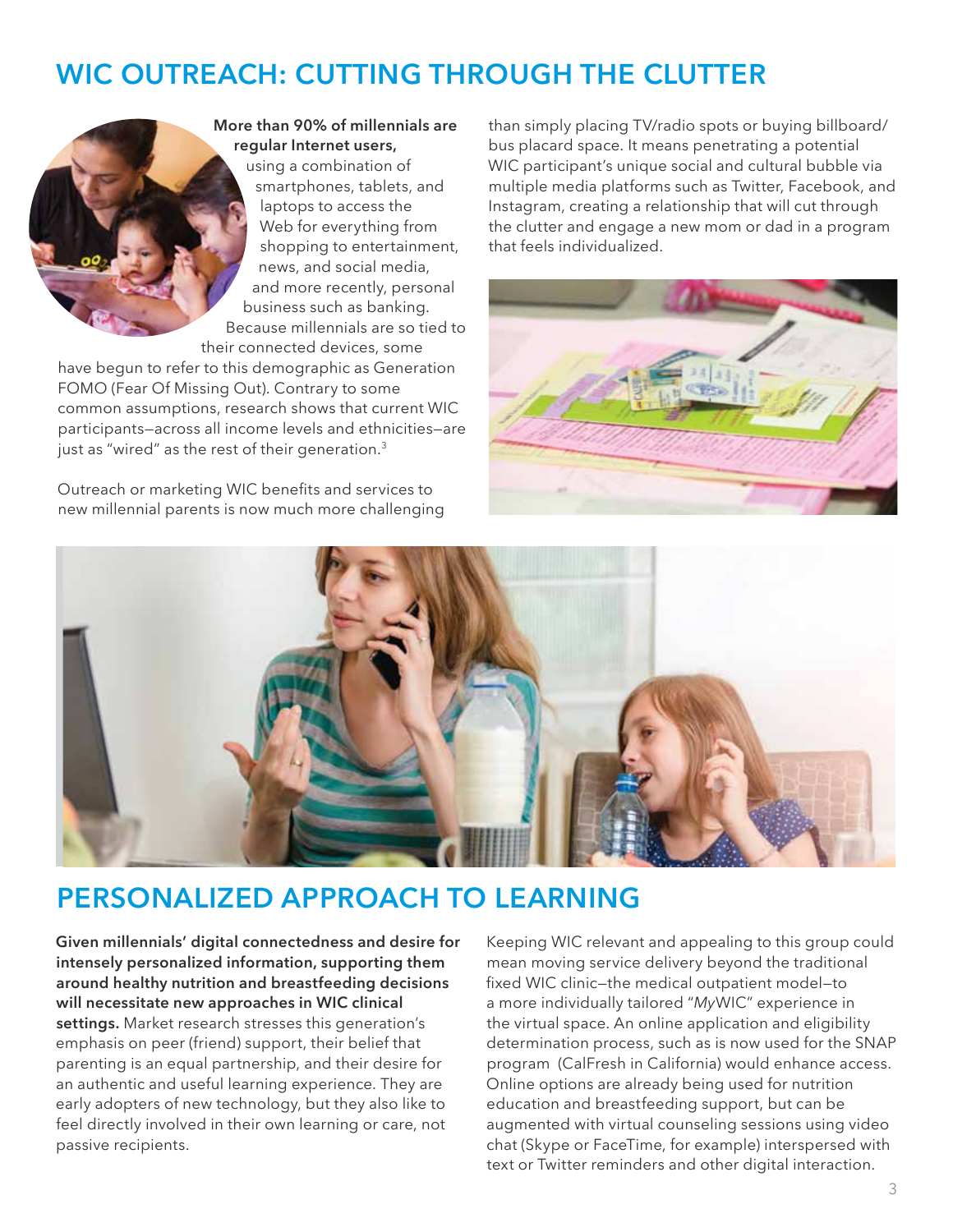### **MODERNIZING WIC**

**To continue to attract and retain participants from this tech-savvy generation, WIC will need to consider major transformations to its current business model.** By 2020, all state WIC programs will have transitioned to Electronic Benefits Transfer (EBT) cards as the only platform for provision of WIC food benefits redeemed at local grocery stores and farmers' markets. The WIC EBT rollout is the perfect time for other parts of the program to modernize as well.



#### **A WIC REDESIGN SHOULD FEATURE THREE MAIN COMPONENTS:**

**1. ADDITION OF** options for secure online, virtual WIC enrollment, certification, and benefits issuance to the existing brick-and-mortar service delivery infrastructure;

**2. CREATION OF** Internet-based nutrition education and breastfeeding support technologies that reach WIC participants in their homes, on their phones, and when they need it; and

**3. TRANSFORMATION OF** the current WIC workforce to provide WIC benefits and nutrition services in the virtual world as well as in person.

Building an online WIC platform does not mean abandoning the traditional in-person service delivery model. Personal contact between participants and staff is a hallmark of WIC and should continue to be an option. Private interviews usually take place when WIC mothers enroll or receive periodic screening and counseling in local clinics. These brief conversations are a chance for young parents to share intimate concerns or worries and for staff to visually, as well as clinically, evaluate their individual health status or that of their children, provide specific advice, and offer referrals for additional mental health or social services supports if needed.

This personal aspect of WIC service can literally be life-saving, as when a WIC practitioner notices that an infant is dangerously dehydrated, a child is bruised, or a mother is severely depressed. Moreover, many WIC participants still prefer to come in for appointments and talk to their WIC counselors in a safe and personal environment. Others do not have access to the technology needed for online contacts.

For the majority who do have online access, WIC communication can enhance important in-person dialogue by allowing further contact and follow-up between clinic visits, enabling WIC to keep up an ongoing dialogue with parents using teaching videos, personalized messages, and a way to answer questions in real time.

# **STREAMLINING WIC APPLICATION, ENROLLMENT, AND CERTIFICATION**

**Today, WIC serves millions of participants from a base of thousands of local clinic sites across the country using the traditional outpatient medical**  model. With rare exceptions,<sup>7</sup> WIC requires that participants come to local clinics in person, present their income and medical eligibility documentation to WIC staff, and be assessed for weight gain, dietary intake, and anemia status. After initial enrollment, most mothers must come in every six months for in-person "recert" appointments, annually bringing in infants and children who have previously been enrolled.

WIC can learn from innovations already implemented in SNAP (CalFresh), which has greatly streamlined the eligibility process using telephone interviews and uploading required identification, income, and medical documentation to a secure website. Any requirements that could be completed via smart phone would enhance the user experience.<sup>8</sup> Horizontal integration<sup>9</sup> using shared Electronic Medical Record (EMR) information to obtain iron deficiency anemia test results would greatly expedite one of WIC's most cumbersome eligibility requirements. HIPAA<sup>10</sup> and WIC confidentiality rules<sup>11</sup> should not hinder innovation in this area. Health care has moved ahead in use of telemedicine and successfully overcome these perceived barriers.12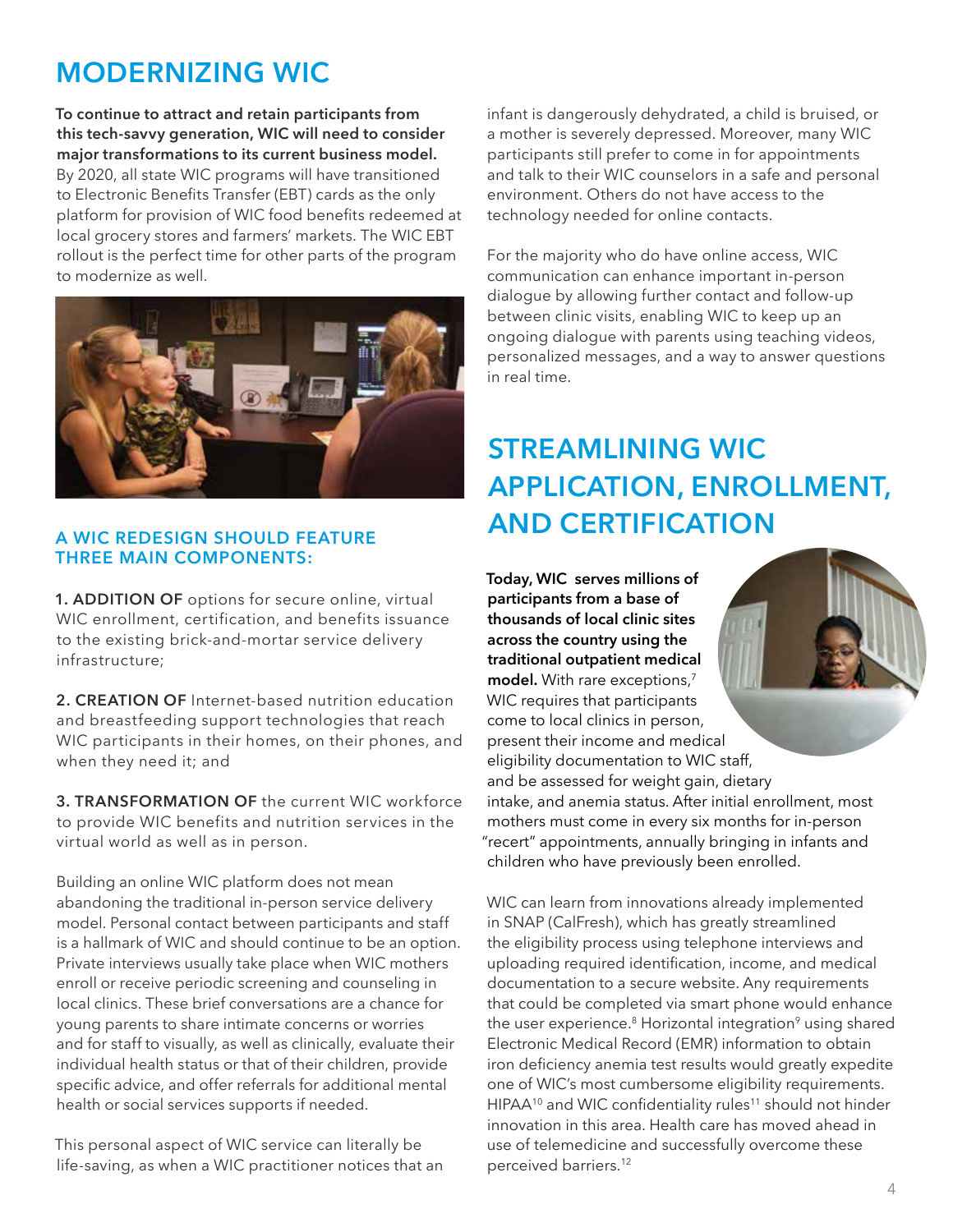# **A VIRTUAL OPTION FOR WIC NUTRITION AND BREASTFEEDING SERVICES**

**Beyond certification, the minimum requirement for contact to provide individualized WIC nutrition education is four times per year,13 but more frequent exposure is common, especially among pregnant or breastfeeding women.** Many of those WIC participants visit their clinic sites every month to have their progress checked and to attend group classes or receive individual counseling or personal support from WIC staff or peer counselors. Other women, particularly post-partum non-breastfeeding women with older children, often get three months' worth of food benefits at a visit and come in only for recertification and required nutrition education contacts.

Surveys and focus groups suggest that the majority of WIC participants have mobile phones or computers and there is interest in having more online options available, such as a WIC-related app.14 In recent years, recognizing the growing computer literacy and Internet access among WIC households, WIC programs around the country have developed evidence-based online nutrition education platforms, which most states now offer to participants as an alternative to the required quarterly in-person classes or counseling. Participants can choose to log on and work their way through learning modules on a large variety of topics, from breastfeeding to salt intake. They then take and submit a post-test online.<sup>15</sup> These online offerings have been well received by participants, with studies showing high acceptance and equivalent effectiveness.<sup>16</sup>

Online interventions in WIC populations have been linked with improvements in nutrition knowledge and nutritionrelated behaviors;<sup>17</sup> some studies

have shown Internet interventions to be actually more effective than in-person education.<sup>18</sup>

In addition to nutrition interventions, research has shown effectiveness of online interventions in efforts to improve exclusive breastfeeding rates, physical activity in children and adolescents, and smoking cessation.<sup>19</sup>

An increasing number of local WIC agencies are experimenting with additional ways to connect with families beyond seeing them in clinic. HIPAA-compliant secure texting of WIC appointment reminders<sup>20</sup> and well-timed nutrition or health tips<sup>21</sup> are on the rise, and some WIC providers are experimenting with telephone consults, videoconference meetings, and using Skype or FaceTime for WIC counseling.<sup>22</sup> An updated WIC program could further include targeted group support for prenatal or breastfeeding moms coordinated via Facebook, or even through Twitter meet-ups. Specialized applications to support moms with breastfeeding challenges have already been developed and are used by many tech-savvy WIC moms.<sup>23</sup>

Although busy and stressed WIC parents and caregivers have responded favorably to these virtual health education options, the WIC organization (often, the



sponsoring agency) itself can often be the biggest barrier to innovation because of rules—often from the parent agency forbidding employees to use social media (Facebook, Twitter, etc.) or fears of violations of confidentiality. However, many hospitals and community health providers have found ways to comply with strict HIPAA rules around patient confidentiality and still take advantage of these innovative communication technologies to streamline and simplify interactions.<sup>24</sup>



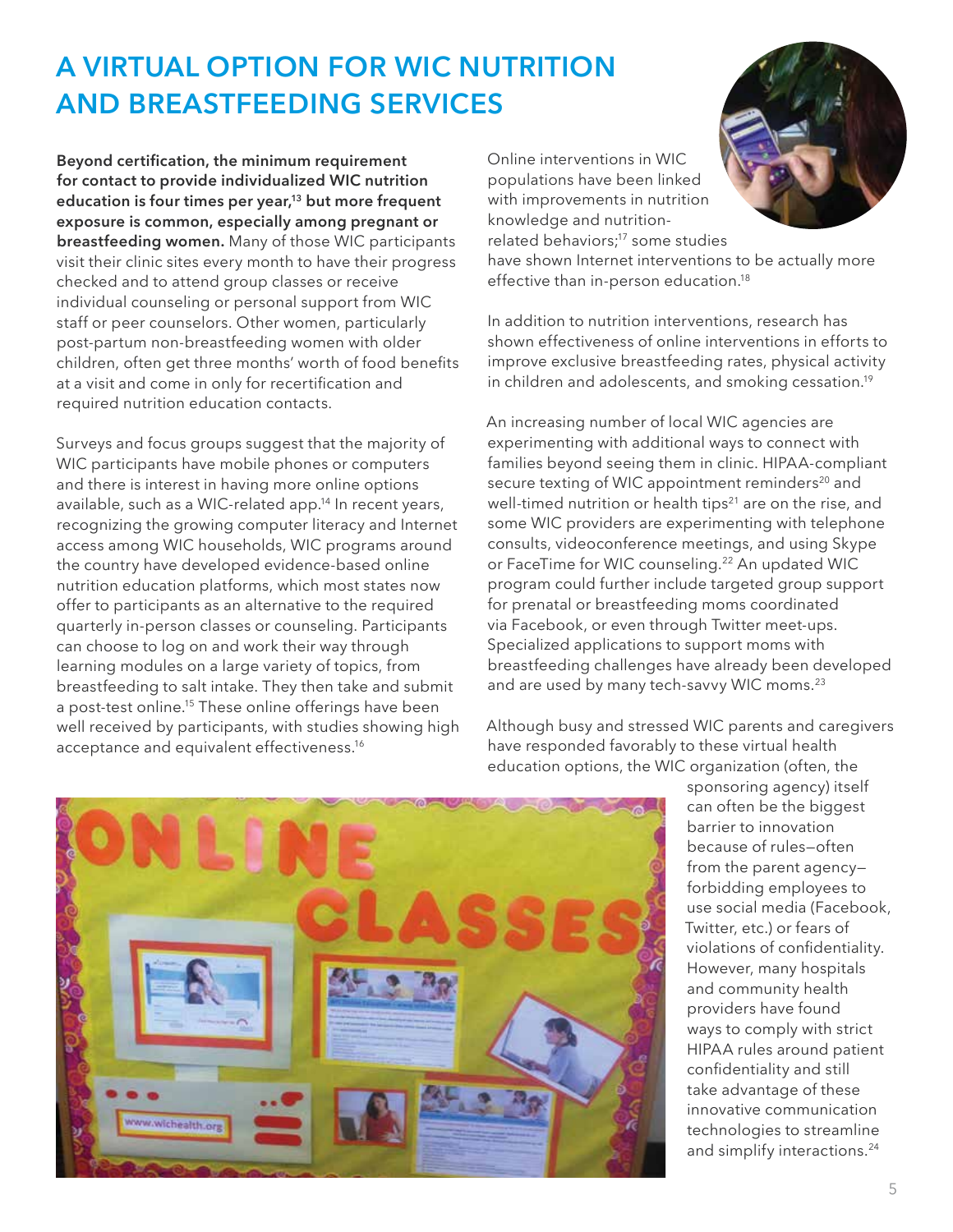### **REACHING FAMILIES WHERE THEY WORK AND SHOP**

**Over the years, data have consistently shown that the WIC participation rate drops sharply after WIC infants turn one year old.<sup>25</sup>** At that point, the household transitions to the child food package, which carries a much lower retail value than the infant formula package, a change that likely plays a substantial role in the drop-off rate among WIC families with older children. In addition, in a 2010 USDA WIC attrition study, 26% of households exiting the program reported that it requires too much effort and time for the value of the benefits received, and nearly 10% of those exiting cited scheduling and transportation problems, suggesting that overall "transaction costs" (the overall hassle) of WIC participation may be a barrier.<sup>26</sup>

Once WIC EBT cards are universally available, WIC can focus on overcoming these transaction barriers by testing ways of providing benefits and services where parents work, shop, or spend time together instead of in fixed, stand-alone WIC clinics. Less cumbersome and more mobile technology will make it easy to issue benefits, allowing flexible and innovative alternatives to current operations.

At the same time, providing and documenting WIC nutrition and breastfeeding services to participants could be liberated from being solely offered at the WIC office, using technology or creative community partnerships. Many WIC sites are already co-located with community or public health clinics, but city parks, day care centers and school health clinics, grocery stores, pharmacies, or retail outlets might also be attractive as places for young families to receive WIC benefits and nutrition services. WIC providers could issue food benefits at grocery stores, malls, or factories; work with breastfeeding moms in pharmacies (where breast pumps could be issued); or share nutrition education messages and cooking classes at day care centers or playgrounds. Simultaneously, WIC participants could use personalized WIC apps and other social media platforms to shop for WIC food, get help with breastfeeding, or discover new ways to feed a picky eater.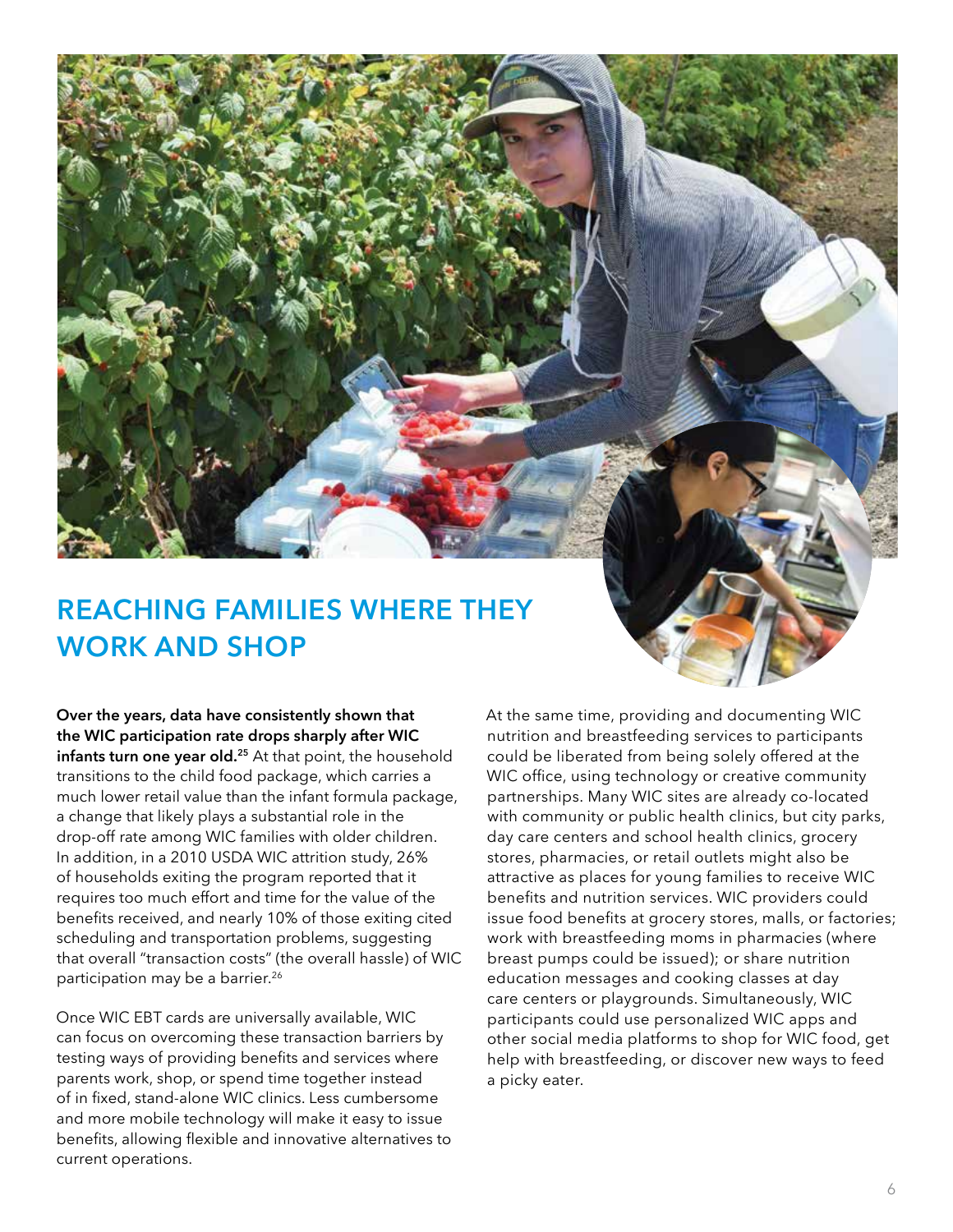# **TIME TO PLAN FOR** *My***WIC!**

**To be appealing to the population of young parents it is seeking to serve, WIC needs to reposition itself as a high-tech, high-touch program.** WIC managers and advocates must begin the process of updating WIC to meet the needs and aspirations of the Millennial Generation. This is a tall order, one that will take many years of innovative state-level WIC modernization pilots, considerable federal regulatory overhaul, and enhanced federal funding for systems redesign.

The process can begin with pilot testing using federal waivers and public-private funding partnerships. Pilots that evaluate well can be scaled up using policy proposals during the next (2020) Child Nutrition Reauthorization debate.

Failure to take action will result in an increasingly outdated and unpopular program with dwindling utilization and political support —an unacceptable outcome.



#### **POLICY ACTION RECOMMENDATIONS**

- 1. USDA and State WIC programs should include redesign of WIC nutrition services, breastfeeding support, and nutrition education at the same time as they plan and implement new MIS and EBT system rollouts.
- 2. USDA and State WIC programs should review and update WIC eligibility regulations and guidance to reflect cutting-edge technological advances in secure document handling, database linkages, and other online identity and income verification applications in order to streamline the WIC certification process and decrease the number and length of required in-person clinic appointments.
- 3. USDA and State WIC programs should review and update WIC regulations and guidance to allow for innovative online and social media approaches that are as effective as personal counseling and group classes —and easier to access —in order to create virtual options for nutrition education and breastfeeding support for busy working families.
- 4. WIC advocates should work with USDA and State WIC programs to ensure that the pending Child Nutrition and WIC Reauthorization statute is passed with language allowing pilot programs testing new approaches to WIC education and service delivery using innovative and emerging technologies.
- 5. Based on the outcomes of pilots, WIC advocates should work with USDA and State WIC programs to seek more substantive changes in the 2020 Child Nutrition and WIC Reauthorization statute that will allow states to re-design basic WIC services to include both in-person and online options for certification, benefits issuance, nutrition education, and breastfeeding support.
- 6. USDA and State and Local WIC agencies should begin rethinking and redesigning staff recruitment and training programs to reflect the new skill base needed for a "high-tech, hightouch" WIC program.